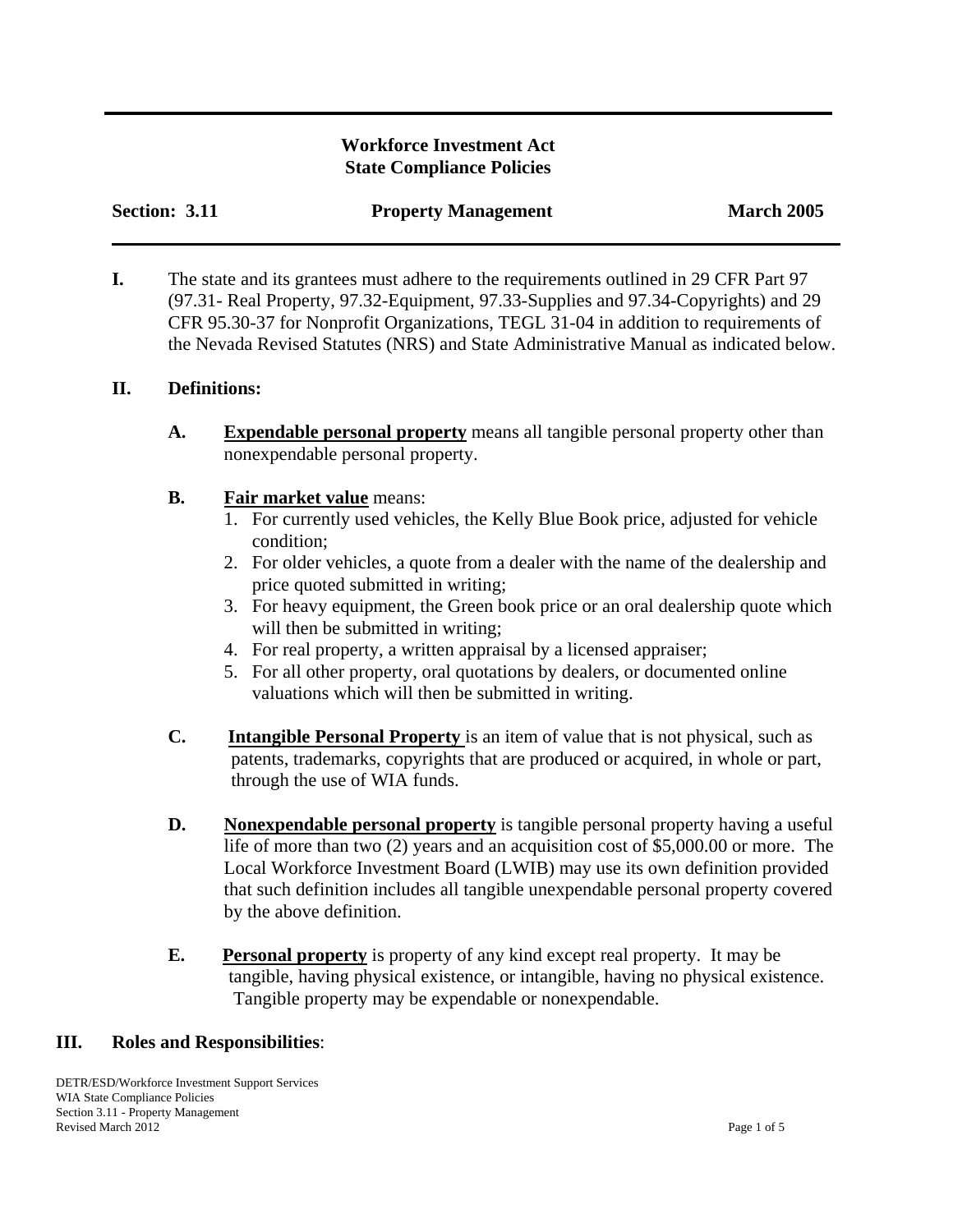| STATE:                                                                                                                                                                                                                                                                                                 | LOCAL WORKFORCE INVESTMENT BOARD:                                                                                                                                                                                                                                                                                                                                                                                                                         |
|--------------------------------------------------------------------------------------------------------------------------------------------------------------------------------------------------------------------------------------------------------------------------------------------------------|-----------------------------------------------------------------------------------------------------------------------------------------------------------------------------------------------------------------------------------------------------------------------------------------------------------------------------------------------------------------------------------------------------------------------------------------------------------|
| A. ACQUISITION                                                                                                                                                                                                                                                                                         |                                                                                                                                                                                                                                                                                                                                                                                                                                                           |
| the<br>all<br>Advise<br><b>State</b><br>in<br>matters<br>pertaining to property management<br>procedures.                                                                                                                                                                                              | LWIB must have written procurement procedures.<br>[97.32(d)]                                                                                                                                                                                                                                                                                                                                                                                              |
| Coordinate with the Department of<br>Labor and notify Secretary of Labor<br>immediately upon acquisition of real<br>property with WIA funds, including<br>acquisition by subrecipients.<br>Such<br>notification must include the location of<br>the real property and the federal share<br>percentage. |                                                                                                                                                                                                                                                                                                                                                                                                                                                           |
| Review<br>and<br>approve<br>property<br>provisions, policies and procedures of<br>all State contracts prior to approval.                                                                                                                                                                               | Ensure that real and personal property including<br>intangible property which was transferred from JTPA,<br>or acquired/procured under WIA by non-governmental<br>subrecipients are in accordance with OMB Circular A-<br>110 as codified by administrative regulations of the<br>Department of Labor under 29 CFR Part 95 and Part<br>97.                                                                                                                |
| Review and approve all requests for<br>non-expendable<br>personal<br>real<br><b>or</b><br>property when the request was not<br>included in the approved Plan or<br>modification.                                                                                                                       | Obtain prior approval of State:<br>Before purchasing real or nonexpendable personal<br>property with a unit acquisition cost of \$5,000 or more<br>(State requirement). Prior approval will be deemed to<br>be granted when specific items to be purchased are<br>included in an approved Plan/Scope of Work or<br>modification, or amendment thereto.<br>Before entering into a lease/purchase agreement<br>costing \$5,000 or more (State requirement). |
|                                                                                                                                                                                                                                                                                                        | Obtain written approval when remodeling or making<br>alterations to rented or leased property. Requests for<br>prior approval must include a description of the item,<br>estimated unit cost and a justification for purchase.<br>The request may be made in the Plan or by letter to the<br>State. (667.260)                                                                                                                                             |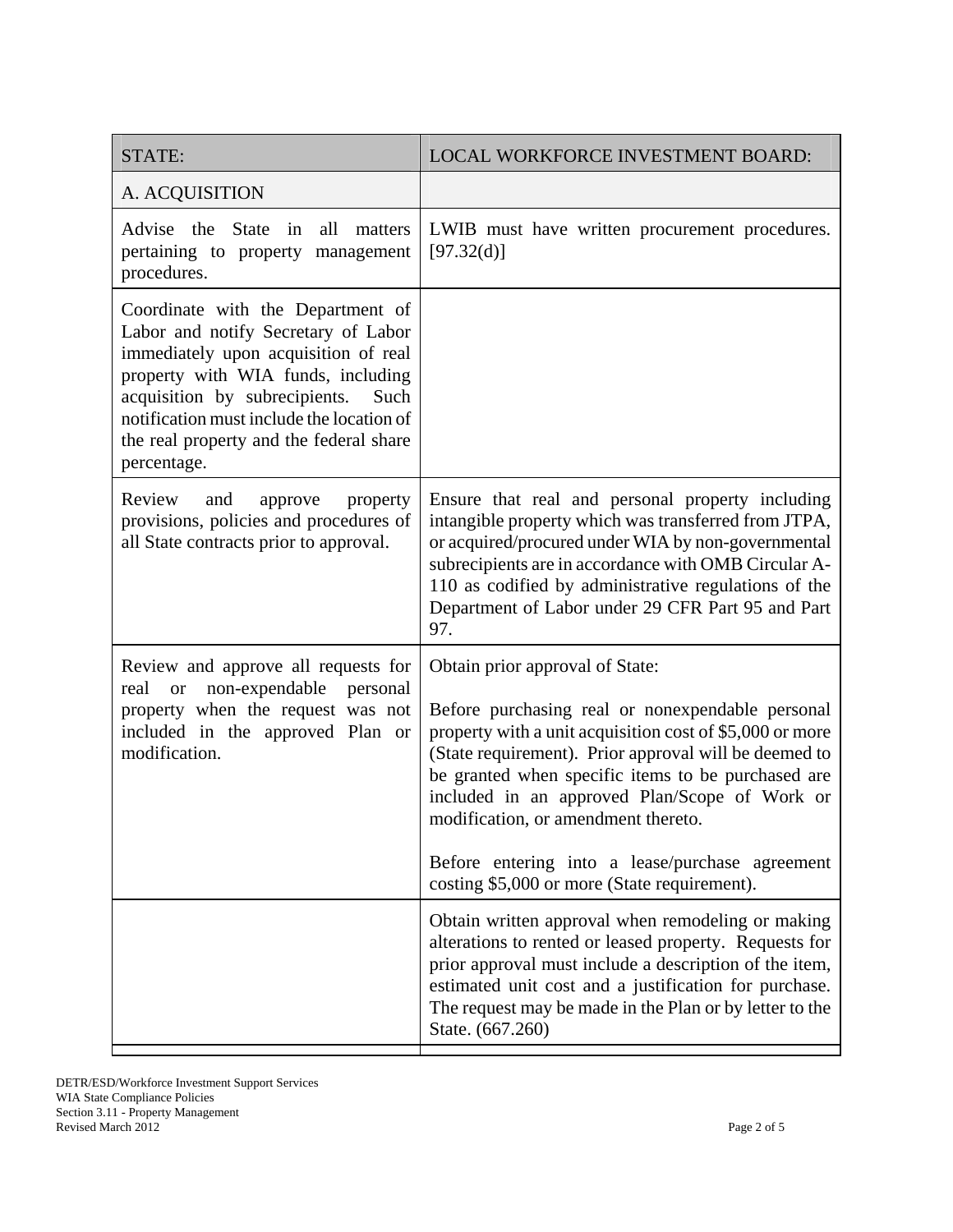| STATE:                                                                                                                                                                                                                                         | LOCAL WORKFORCE INVESTMENT BOARD:                                                                                                                                                                                                                                                                                                                                                                                                   |
|------------------------------------------------------------------------------------------------------------------------------------------------------------------------------------------------------------------------------------------------|-------------------------------------------------------------------------------------------------------------------------------------------------------------------------------------------------------------------------------------------------------------------------------------------------------------------------------------------------------------------------------------------------------------------------------------|
| <b>B. INVENTORY CONTROL</b><br>$[97.32(d)(1-5)]$                                                                                                                                                                                               |                                                                                                                                                                                                                                                                                                                                                                                                                                     |
| Maintain an inventory of all real or<br>personal<br>nonexpendable<br>property,<br>which was purchased with WIA funds<br>or purchased under CETA or JTPA and<br>was transferred to WIA on July 1, 2000.<br>(State Administrative Manual 1588.0) | Grantees must take a physical inventory of<br>nonexpendable personal property at least once every<br>Grantees must investigate any difference<br>year.<br>between property control and accounting records and<br>physical inspection; determine cause of the difference,<br>documenting results as appropriate.                                                                                                                     |
| Perform on-site property reviews to<br>determine that property is appropriately<br>tagged and that state and local property<br>management procedures are established<br>and adhered to.                                                        |                                                                                                                                                                                                                                                                                                                                                                                                                                     |
| Ensure that the state has a control<br>system to provide reasonable care and                                                                                                                                                                   | Maintain a property maintenance program to keep the<br>property in good condition.                                                                                                                                                                                                                                                                                                                                                  |
| to prevent loss, damage, and theft of<br>property. Loss, damage, or theft of<br>nonexpendable property must<br>be<br>investigated and fully documented in<br>state files.                                                                      | When there are several components of a system, the<br>unit acquisition cost is the cost of the total system<br>which is the sum of the components; when the unit<br>acquisition cost is over \$5,000.00 and has a useful life<br>of more than two (2) years (State Administrative<br>Manual 1588.0), all components of that system must be<br>included in the inventory and be identified with a state<br>decal. [NRS 333.220-1(d)] |
| Ensure that a property inventory is<br>taken once a year and that property<br>records are reconciled.                                                                                                                                          | Conduct periodic inventories of property at least<br>annually to verify the existence, current utilization, and<br>continued need for property and reconcile inventory to<br>property records.                                                                                                                                                                                                                                      |
|                                                                                                                                                                                                                                                | The LWIBs must provide an annual property listing to<br>the state.                                                                                                                                                                                                                                                                                                                                                                  |
|                                                                                                                                                                                                                                                | Inventory adjustments, including additions and/or<br>deletions, must be submitted to the state not less than<br>quarterly.                                                                                                                                                                                                                                                                                                          |
|                                                                                                                                                                                                                                                | Property records of all nonexpendable personal<br>property must include [NRS 333.220-l(b)]:                                                                                                                                                                                                                                                                                                                                         |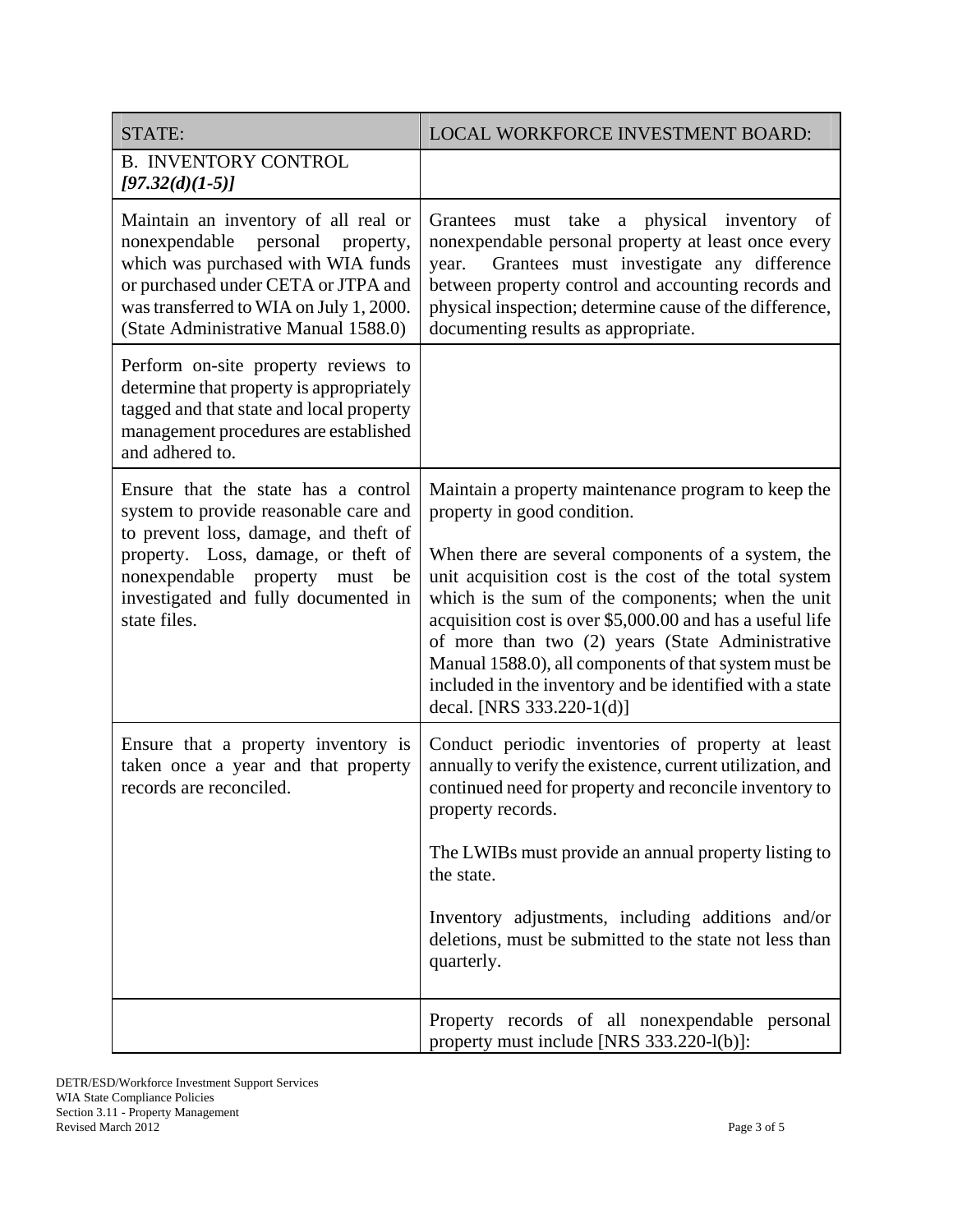| STATE:                                                                                                                                                       | LOCAL WORKFORCE INVESTMENT BOARD:                                                                                                                                                                                                                                                                                                                                                                                                                                                                                                                                                                                                                                                                                    |  |
|--------------------------------------------------------------------------------------------------------------------------------------------------------------|----------------------------------------------------------------------------------------------------------------------------------------------------------------------------------------------------------------------------------------------------------------------------------------------------------------------------------------------------------------------------------------------------------------------------------------------------------------------------------------------------------------------------------------------------------------------------------------------------------------------------------------------------------------------------------------------------------------------|--|
|                                                                                                                                                              | $(1)$ A description of the property;<br>(2) Manufacturer's serial number, model number,<br>stock number, or other ID numbers;<br>Funding source of property, including grant or<br>(3)<br>other agreement number;<br>Date acquired or received;<br>(4)<br>(5) Unit acquisition cost<br>total<br><b>or</b><br>cost<br>of<br>lease/purchase agreement;<br>(6) Location, use, and condition of property and date<br>this information was verified;<br>(7) Percent of acquisition cost represented by WIA<br>funds;<br>Ultimate disposition data, including date of<br>(8)<br>disposition and selling price or method used to<br>determine current fair market value where a<br>grantee compensates state for its share. |  |
| C. DISPOSITION                                                                                                                                               |                                                                                                                                                                                                                                                                                                                                                                                                                                                                                                                                                                                                                                                                                                                      |  |
| Instruct/approve requests for the state<br>on proper disposition of all property.<br>Request property disposition from<br>Department of Labor (95.32, 95.34) | When property is no longer needed for WIA activities,<br>obtain approval for all dispositions of property with a<br>unit acquisition cost of \$5,000.00 or more, including<br>CETA, JTPA and WIA funded property. [97.32(e)(1-<br>3, 97.31(2)<br>Title to unneeded nonexpendable personal property<br>acquired with WIA funds with a unit acquisition cost<br>up to \$5,000 rests with LWIB or the state, who may<br>sell the property and retain the proceeds for use in WIA<br>programs as required by 97.32(e), 97.31, and OMB<br>Circular A-110 or divided in accordance with terms of<br>interlocal agreements.                                                                                                 |  |
|                                                                                                                                                              |                                                                                                                                                                                                                                                                                                                                                                                                                                                                                                                                                                                                                                                                                                                      |  |
|                                                                                                                                                              | The state and other grantees may retain property for<br>other uses, with state approval, provided that<br>compensation (% of WIA participation) at current fair<br>market value is made to state. [97.31(2), 97.32(e)(1-2)]                                                                                                                                                                                                                                                                                                                                                                                                                                                                                          |  |
|                                                                                                                                                              | If the grantee has no need for property and the property<br>has further use value, the grantee will report item(s) to                                                                                                                                                                                                                                                                                                                                                                                                                                                                                                                                                                                                |  |